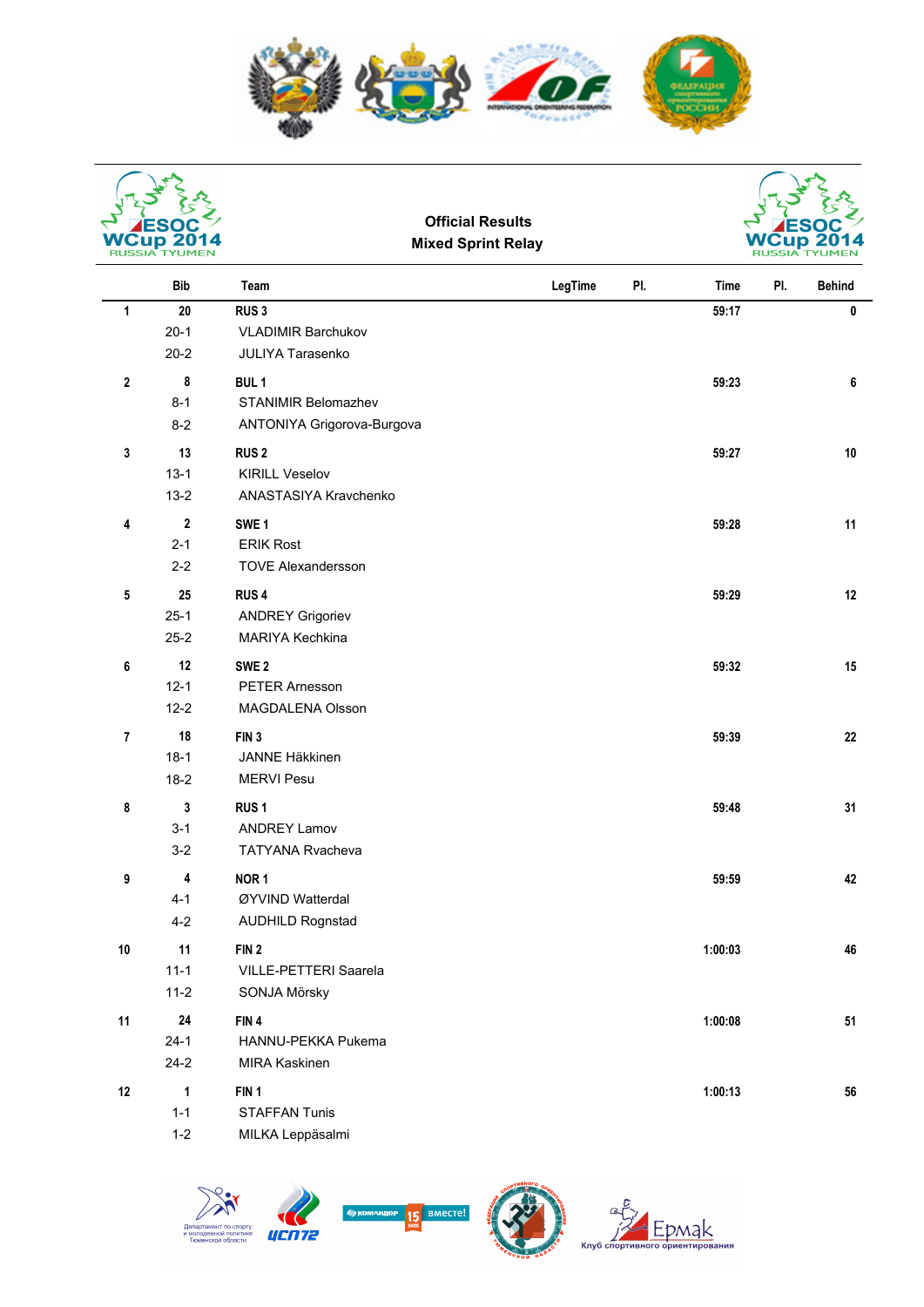

|    | WCup 2014  |      | <b>Official Results</b><br><b>Mixed Sprint Relay</b> | <b>NC</b><br><b>RUS</b> |
|----|------------|------|------------------------------------------------------|-------------------------|
| Rk | <b>Rih</b> | Team | ΡI<br>enTime                                         | Time                    |

| Rk.        | <b>Bib</b> | Team                      | LegTime | PI. | Time    | PI. | <b>Behind</b> |
|------------|------------|---------------------------|---------|-----|---------|-----|---------------|
| 13         | 14         | NOR <sub>2</sub>          |         |     | 1:00:46 |     | 1:29          |
|            | $14 - 1$   | <b>LARS HOL Moholdt</b>   |         |     |         |     |               |
|            | $14 - 2$   | ANNA Ulvensøen            |         |     |         |     |               |
| 14         | 31         | RUS <sub>7</sub>          |         |     | 1:00:56 |     | 1:39          |
|            | $31 - 1$   | <b>EDUARD Khrennikov</b>  |         |     |         |     |               |
|            | $31 - 2$   | <b>TATYANA Oborina</b>    |         |     |         |     |               |
| 15         | 21         | NOR <sub>3</sub>          |         |     | 1:01:17 |     | 2:00          |
|            | $21 - 1$   | HANS JØRGEN Kvåle         |         |     |         |     |               |
|            | $21 - 2$   | <b>CHRISTINA Hellberg</b> |         |     |         |     |               |
| 16         | 9          | CZE <sub>1</sub>          |         |     | 1:01:51 |     | 2:34          |
|            | $9 - 1$    | JAKUB Škoda               |         |     |         |     |               |
|            | $9-2$      | HANA Hancíková            |         |     |         |     |               |
| 17         | 27         | FIN <sub>5</sub>          |         |     | 1:02:05 |     | 2:48          |
|            | $27-1$     | TERO Linnainmaa           |         |     |         |     |               |
|            | $27 - 2$   | MARJUT Turunen            |         |     |         |     |               |
| $18\,$     | 28         | RUS <sub>5</sub>          |         |     | 1:02:17 |     | 3:00          |
|            | $28-1$     | <b>VLADIMIR Ignatov</b>   |         |     |         |     |               |
|            | $28-2$     | <b>NATALYA Galeeva</b>    |         |     |         |     |               |
| 19         | 5          | SUI <sub>1</sub>          |         |     | 1:02:18 |     | 3:01          |
|            | $5 - 1$    | <b>GION Schnyder</b>      |         |     |         |     |               |
|            | $5-2$      | <b>CARMEN Strub</b>       |         |     |         |     |               |
| $20\,$     | 34         | <b>RUS 10</b>             |         |     | 1:02:21 |     | 3:04          |
|            | $34-1$     | NIKOLAY Makarov           |         |     |         |     |               |
|            | $34 - 2$   | KSENIYA Tretyakova        |         |     |         |     |               |
| 21         | 32         | <b>RUS 8</b>              |         |     | 1:02:34 |     | 3:17          |
|            | $32 - 1$   | <b>ANDREY Gruzdev</b>     |         |     |         |     |               |
|            | $32 - 2$   | NATALYA Kozlova           |         |     |         |     |               |
| ${\bf 22}$ | 26         | NOR <sub>5</sub>          |         |     | 1:03:59 |     | 4:42          |
|            | $26-1$     | SINDRE Haverstad          |         |     |         |     |               |
|            | $26 - 2$   | MARTE Ulvensøen           |         |     |         |     |               |
| 23         | $35\,$     | <b>RUS 11</b>             |         |     | 1:04:00 |     | 4:43          |
|            | $35-1$     | <b>EGOR Volkov</b>        |         |     |         |     |               |
|            | $35 - 2$   | <b>ANNA Khudik</b>        |         |     |         |     |               |
| 24         | 33         | RUS <sub>9</sub>          |         |     | 1:04:22 |     | 5:05          |
|            | $33-1$     | <b>VASILIY Glukharev</b>  |         |     |         |     |               |
|            | $33 - 2$   | ANASTASIYA Svir           |         |     |         |     |               |



![](_page_1_Picture_4.jpeg)

![](_page_1_Picture_5.jpeg)

![](_page_1_Picture_6.jpeg)

**up 20** SIA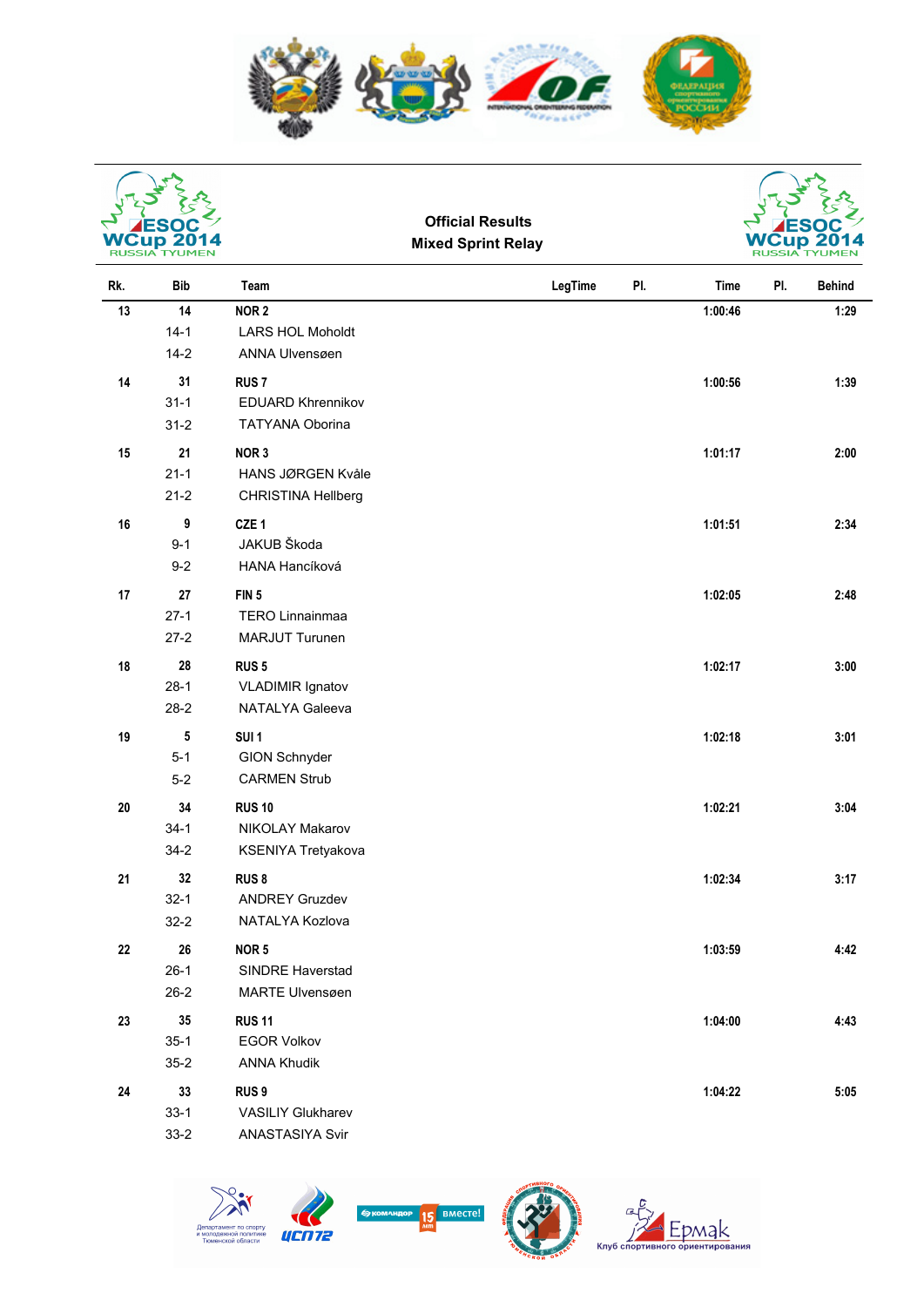![](_page_2_Picture_0.jpeg)

**Mixed Sprint Relay Official Results** 

![](_page_2_Picture_2.jpeg)

| Rk. | <b>Bib</b>                           | Team                                                                      | LegTime | PI. | <b>Time</b> | PI. | <b>Behind</b> |
|-----|--------------------------------------|---------------------------------------------------------------------------|---------|-----|-------------|-----|---------------|
| 25  | 23<br>$23-1$<br>$23-2$               | CZE 4<br>MICHAL Drobník<br>KRISTÝNA Kolínová                              |         |     | 1:05:30     |     | 6:13          |
| 26  | 29<br>$29-1$<br>$29-2$               | RUS <sub>6</sub><br>VADIM Tolstopyatov<br><b>TATYANA Mendel</b>           |         |     | 1:05:36     |     | 6:19          |
| 27  | 17<br>$17-1$<br>$17-2$               | CZE <sub>2</sub><br>RADEK Laciga<br>SIMONA Karochová                      |         |     | 1:06:14     |     | 6:57          |
| 28  | 6<br>$6 - 1$<br>$6 - 2$              | EST <sub>1</sub><br>PRIIT Randman<br><b>DAISY Kudre</b>                   |         |     | 1:06:21     |     | 7:04          |
| 29  | 15<br>$15 - 1$<br>$15 - 2$           | SUI <sub>2</sub><br><b>CHRISTIAN Spoerry</b><br><b>SARAH Kleger</b>       |         |     | 1:07:10     |     | 7:53          |
| 30  | $\overline{7}$<br>$7 - 1$<br>$7 - 2$ | ITA <sub>1</sub><br><b>GIORDANO Slanzi</b><br><b>ALICE Ventura</b>        |         |     | 1:07:56     |     | 8:39          |
| 31  | 22<br>$22 - 1$<br>$22 - 2$           | EST <sub>4</sub><br><b>ILMAR Udam</b><br><b>DORIS Kudre</b>               |         |     | 1:10:19     |     | 11:02         |
| 32  | 10<br>$10-1$<br>$10-2$               | LTU <sub>1</sub><br><b>RAMUNE Arlauskiene</b><br><b>GABRIELE Keinaite</b> |         |     | 1:15:53     |     | 16:36         |

| Did not finish |                  |  |  |  |
|----------------|------------------|--|--|--|
| 16             | EST <sub>2</sub> |  |  |  |
| $16-1$         | ASS <sub>C</sub> |  |  |  |

| $16-1$ | ASSO Kesaväli |
|--------|---------------|
| $16-2$ | EVELY Kaasiku |

## **Disqualified**

| 19     | SWE <sub>3</sub>         | 1:00:31 |
|--------|--------------------------|---------|
| $19-1$ | <b>MARTIN Hammarberg</b> |         |
| $19-2$ | LINDA Lindkvist          |         |

![](_page_2_Picture_8.jpeg)